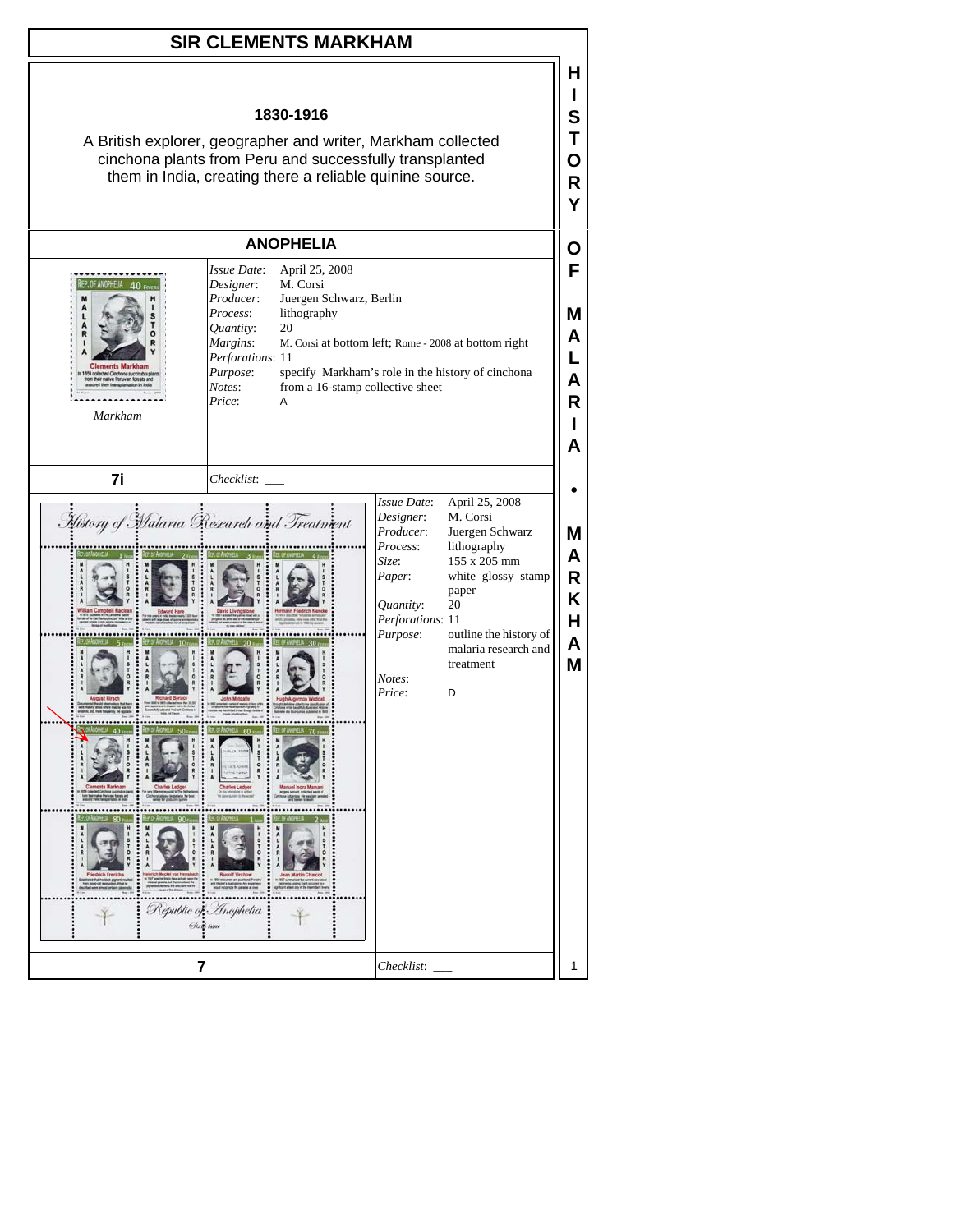| <b>SIR CLEMENTS MARKHAM</b>                                     |                                                                                                                                                                                                                                                                                            |                                                                                                                                     |
|-----------------------------------------------------------------|--------------------------------------------------------------------------------------------------------------------------------------------------------------------------------------------------------------------------------------------------------------------------------------------|-------------------------------------------------------------------------------------------------------------------------------------|
| н<br>$\mathsf{l}$<br>S<br>Τ<br>$\mathbf O$<br>$\mathsf{R}$<br>Y | Description: as 7i: imperforate<br>REP. OF ANOPHELIA 40 FOUR<br>Quantity:<br>20<br>M<br>H<br>Notes:<br>A<br>1<br>L<br>Price:<br>s<br>A<br>A<br>T<br>o<br>R<br>R<br><b>Clements Markham</b><br>In 1859 collected Cinchone succirubra plateats and<br>assured their transplantation in India |                                                                                                                                     |
|                                                                 | 7ii                                                                                                                                                                                                                                                                                        |                                                                                                                                     |
| O<br>F<br>M<br>A<br>L<br>A<br>R<br>$\mathbf I$<br>A<br>M<br>A   | History of Malaria Research and Treatment<br>Republic of Inophelia<br><b>Glash Jane</b>                                                                                                                                                                                                    | Quantity: 5<br>Notes:<br>as #7: imperforate<br>Price:<br>D                                                                          |
| R                                                               | 7q                                                                                                                                                                                                                                                                                         | Checklist:                                                                                                                          |
| K<br>H<br>A<br>M                                                | Republic of Anophelia<br>HISTORY OF MALARIA RESEARCH<br><b>AND TREATMENT</b><br>History of Malaria Research and Treatment<br>Ielle<br>$\Theta$<br>Republic of Anophelia<br>$\ddot{\ddot{\tau}}$<br>Chief save                                                                              | Cancel: Post Office 01<br>Cachet: post office<br>228 x 331 mm<br>Size:<br>Notes:<br>$\mathsf C$<br>Price:<br>O<br>25 Apr 2008<br>トピ |
| 2                                                               | 1                                                                                                                                                                                                                                                                                          | Checklist:                                                                                                                          |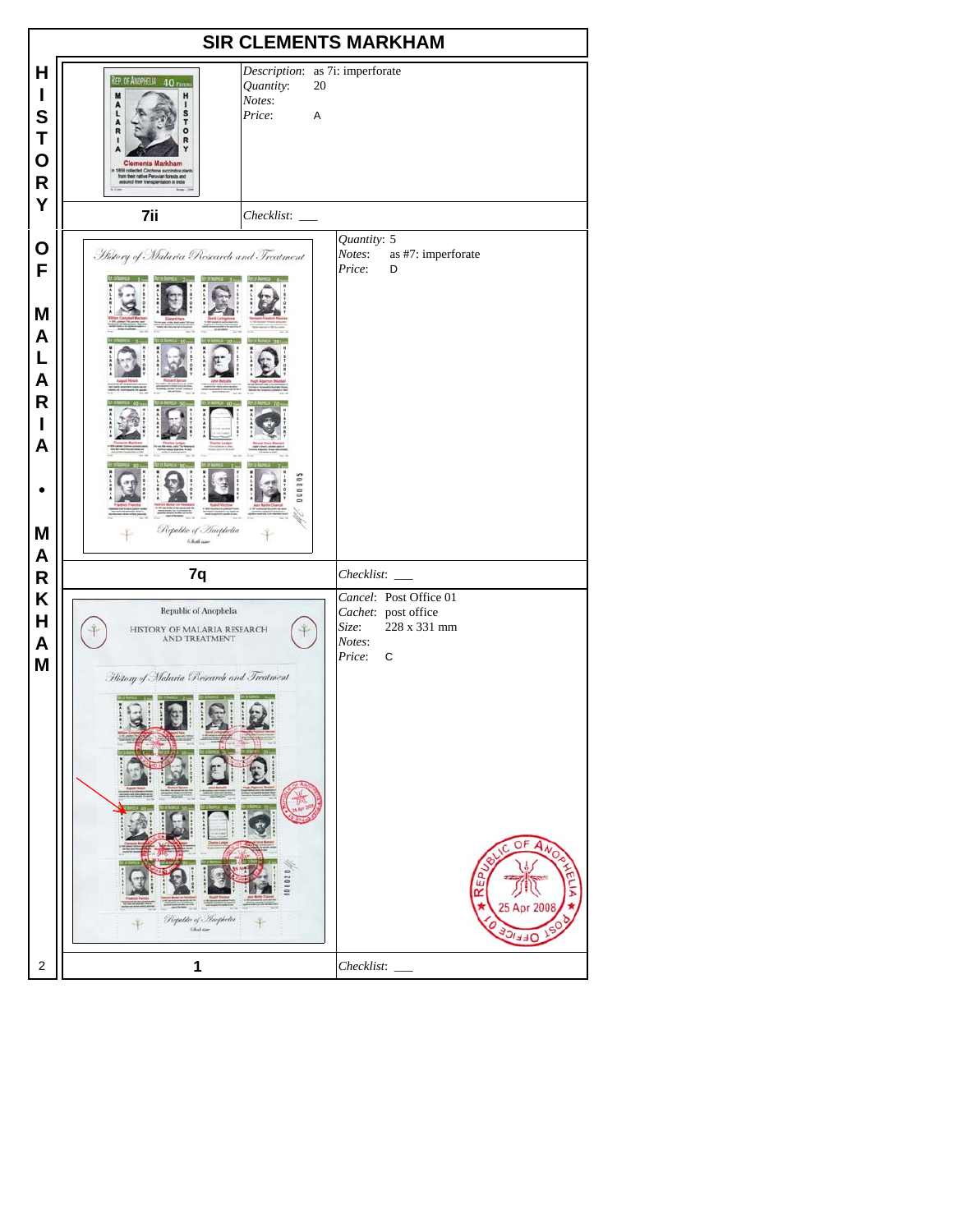